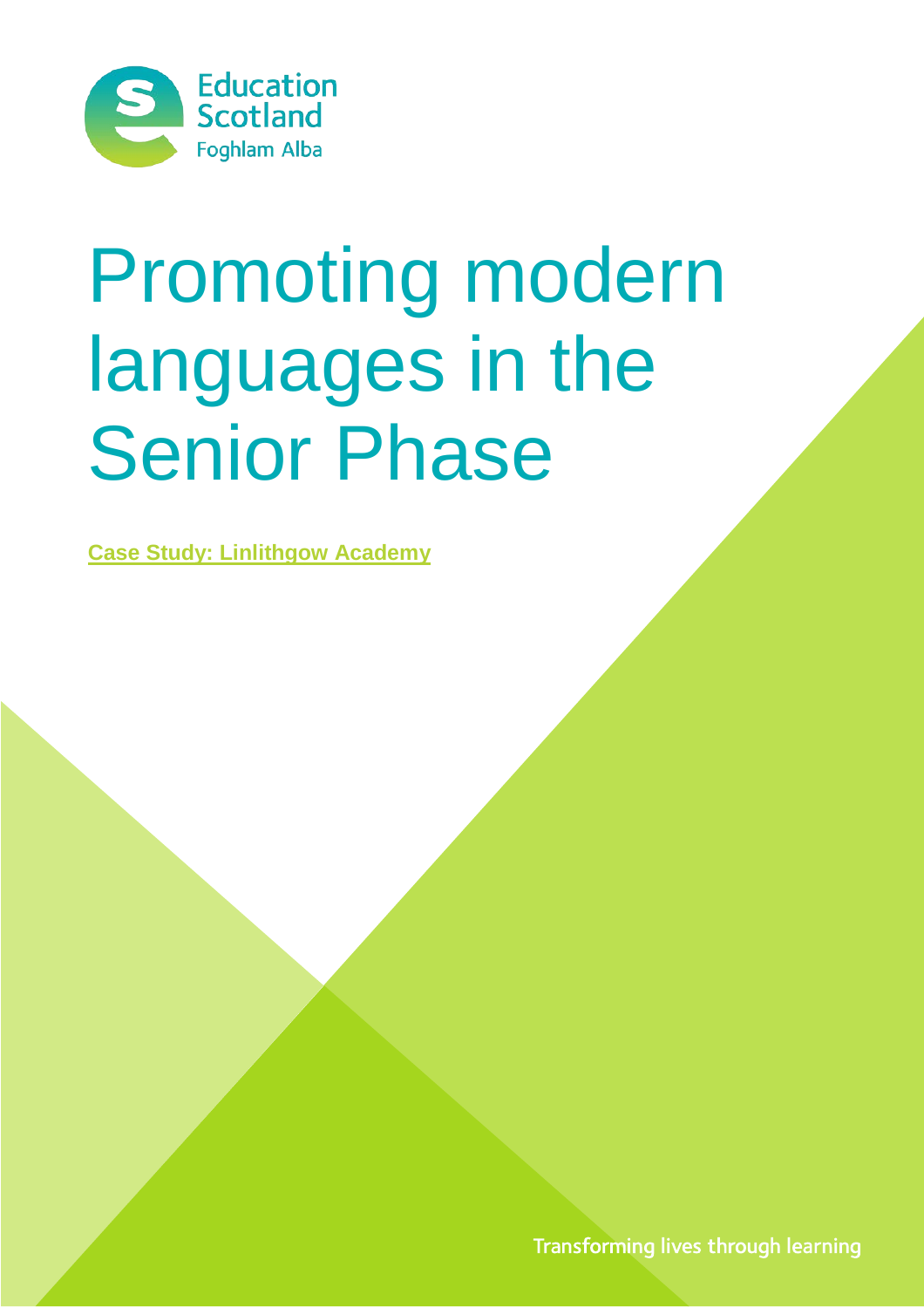# Linlithgow Academy - West Lothian Council

School Roll: 1200

# **Context of the department**

#### **Principal Teacher:** Elizabeth Knox

Faculty Head of modern languages and social subjects.

#### **Staff:**

There are five full time and one part time teacher of modern languages in the department.

Five teachers offer French and Spanish.

One teacher offers French.

The modern language is spoken widely across the department both within and outwith the classroom. Stimulating modern language information and classwork are displayed in classrooms and corridors.

The department operates an 'open door' policy, encouraging learners to drop in to the staff base and ask questions or seek help. Young people view asking for help outwith class time as part of their learning.

#### **Curricular structure:**

The school has a 33 period week and operates a structure comprising a broad general education phase from S1 to S3 and a senior phase from S4 to S6.

French is taught in S1 with an allocation of three x 50 minute periods per week. In S2 learners have two periods of French and two of Spanish. Classes are taught in mixed ability groups. At the end of S2, young people can choose to continue with one or two languages. At the end of S3, young people choose six subjects to continue to National Qualifications.

#### **Uptake:**

In the current S4 session, approximately 40% of the cohort is continuing with a modern language. There are two classes each in French and Spanish.

Over the past two years, a change to school policy has meant that learners are able to bypass National 5 in S4 and proceed directly to Higher in S5. As a result of this,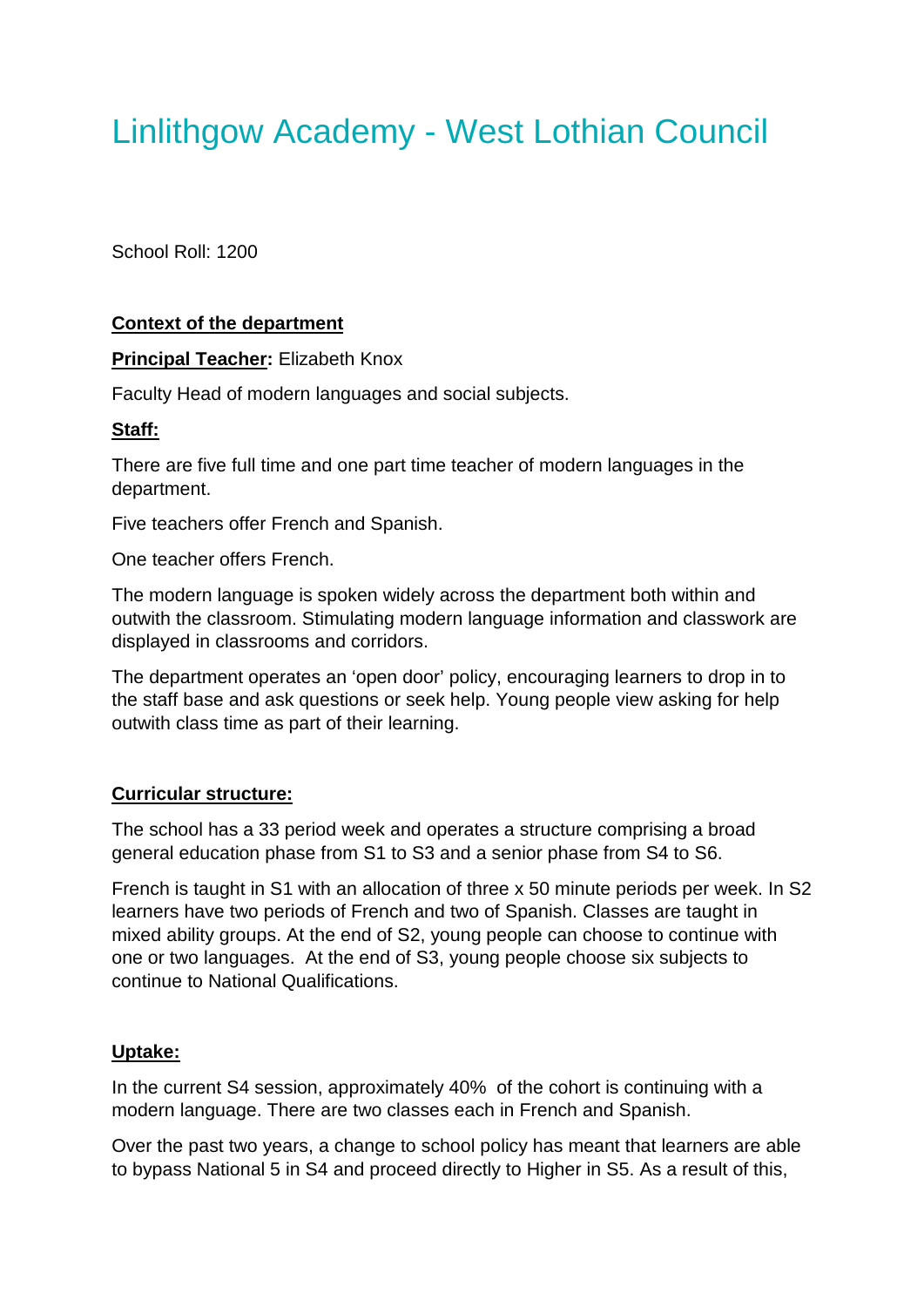numbers in modern languages in S5 remain high, with only a small number opting to sit National 5 in S4. In session 2014-2015, 47 candidates studied Higher Spanish and 32 studied Higher French.

In session 2014-2015, four young people studied Advanced Higher French and four studied Advanced Higher Spanish , with most of this group focused on continuing their language studies at university.

# **Courses:**

Course content is designed to be coherent and purposeful, linking skill development and depth of learning. Homework tasks complement the courses and contain tasks such as small projects and pieces of research which allow staff to identify and encourage wider achievement in languages. The courses contain relevant film content, linked to the countries where French and Spanish are spoken. There is a whole school focus on developing skills; accordingly, schemes of work for modern languages also contain experiences and outcomes for the areas of the curriculum which are the responsibility of all.

Modern languages courses contain innovative approaches designed to challenge learners to use their language skills, for example by solving puzzles through decoding unknown language and applying their skills in an unfamiliar context. In one such activity, the learners are given clues to uncover the school 'thief' by decoding clues in the modern language. All four skills are used to work out the thief's identity. Activities such as these are valued by learners and help to increase motivation in language learning.

Strong links have been made with the social subjects department, creating opportunities for interdisciplinary learning. In S3, all learners undertake a unit on human rights across modern languages and social subjects.

# **Approaches to Assessment**:

In S1 to S3, the courses and assessments have been designed through careful groupings of the experiences and outcomes . Staff use a 'traffic lighting' system with agreed tasks and success criteria. Learners are encouraged to self-assess on a regular basis using the same traffic-lighting system and progress is discussed regularly. The tasks assessed also recognise wider achievement activities in modern languages.

Since the majority of learners bypass National 5 and work towards to Higher, assessments are tailored to ensure that candidates overtake the milestones for N5 units as well as creating 'prelim style' assessments. Attainment in Higher French and Higher Spanish is well above the national average, which in turn helps encourage positive uptake of languages in the senior phase.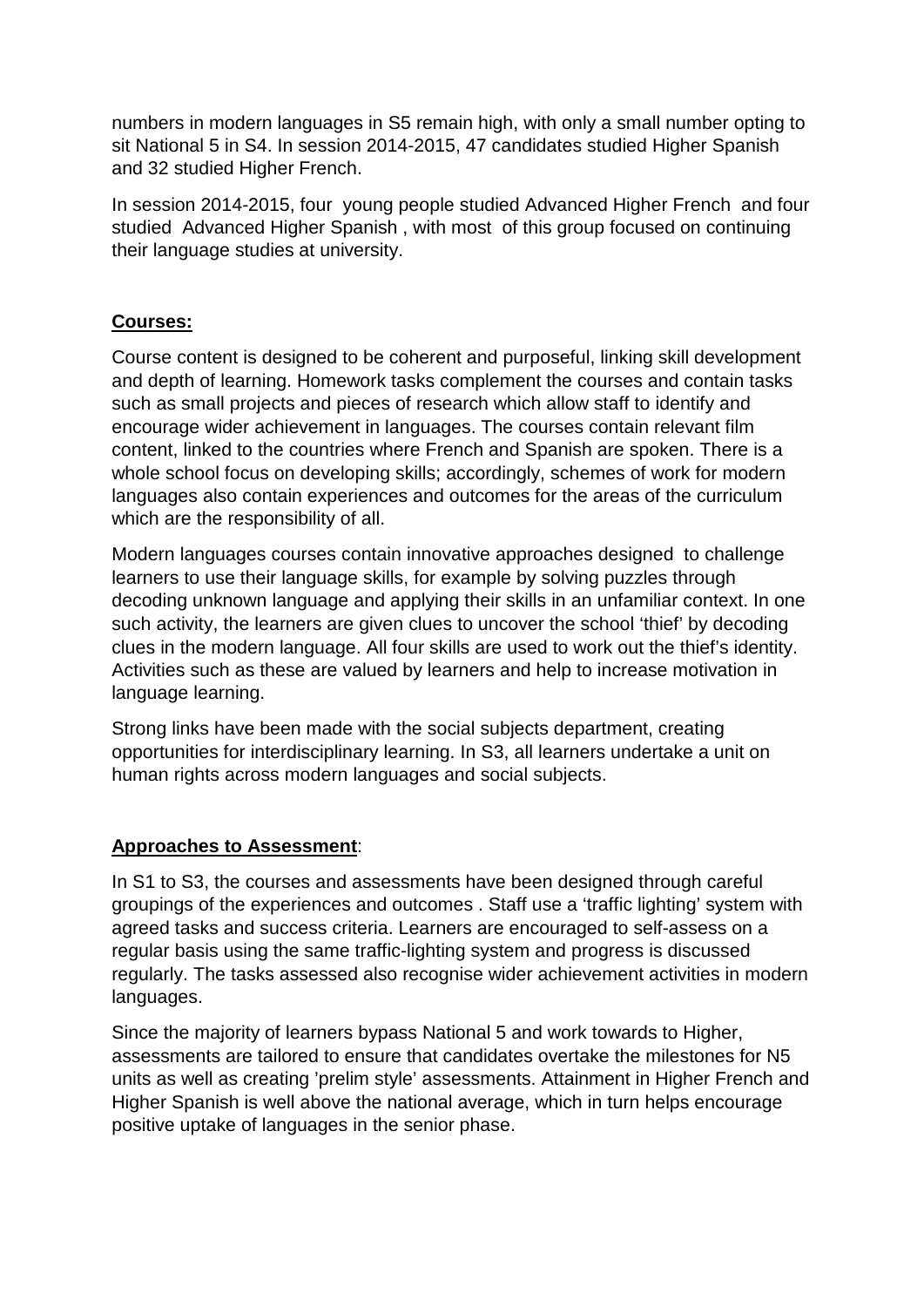#### **Using feedback:**

Learners in S1 to S3 note their progress in their jotters and comments are reviewed regularly by staff. Each member of the department takes responsibility for holding focus groups with their classes. The areas for discussion are agreed at department meetings. The feedback from these groups informs action points which in turn feed into the department improvement plan.

# **Other activities in school:**

The department offers a variety of supplementary language learning experience to celebrate the European day of Languages, there are language-based quizzes, and the school canteen offers European dishes. In S1, one of the homework tasks asks the learners to research a well-known European, dress up as the famous person, and deliver a short presentation about them in the modern language. At senior level there is a 'languages challenge cup' which involves writing a poem or a rap in the modern language, which is then displayed across the school.

#### **Activities outwith the department** :

There is an annual visit to Paris and Normandy for S2 classes; for Spanish learners in S4 and S5, there is an annual visit to Madrid . These visits are designed by the department to contain a strong language element as well as offering an authentic cultural experience.

The school maintains strong links with former pupils, including the establishment of a Twitter link to a former pupil on a gap year in Ecuador.

# **Other factors influencing ptake:**

Staff feel that the modern languages Baccalaureate award has been instrumental in raising the profile of languages and the stand-alone unit has proved attractive to those young people wishing to continue with their language studies at an advanced level. Regular opportunities for language learners to hear from visiting speakers about how they use their language skills in the world of work are built into course plans.

#### **Cluster working:**

Linlithgow Academy has nine associated primary schools and runs a wellestablished transition programme. Children in P6 and P7 learn French.